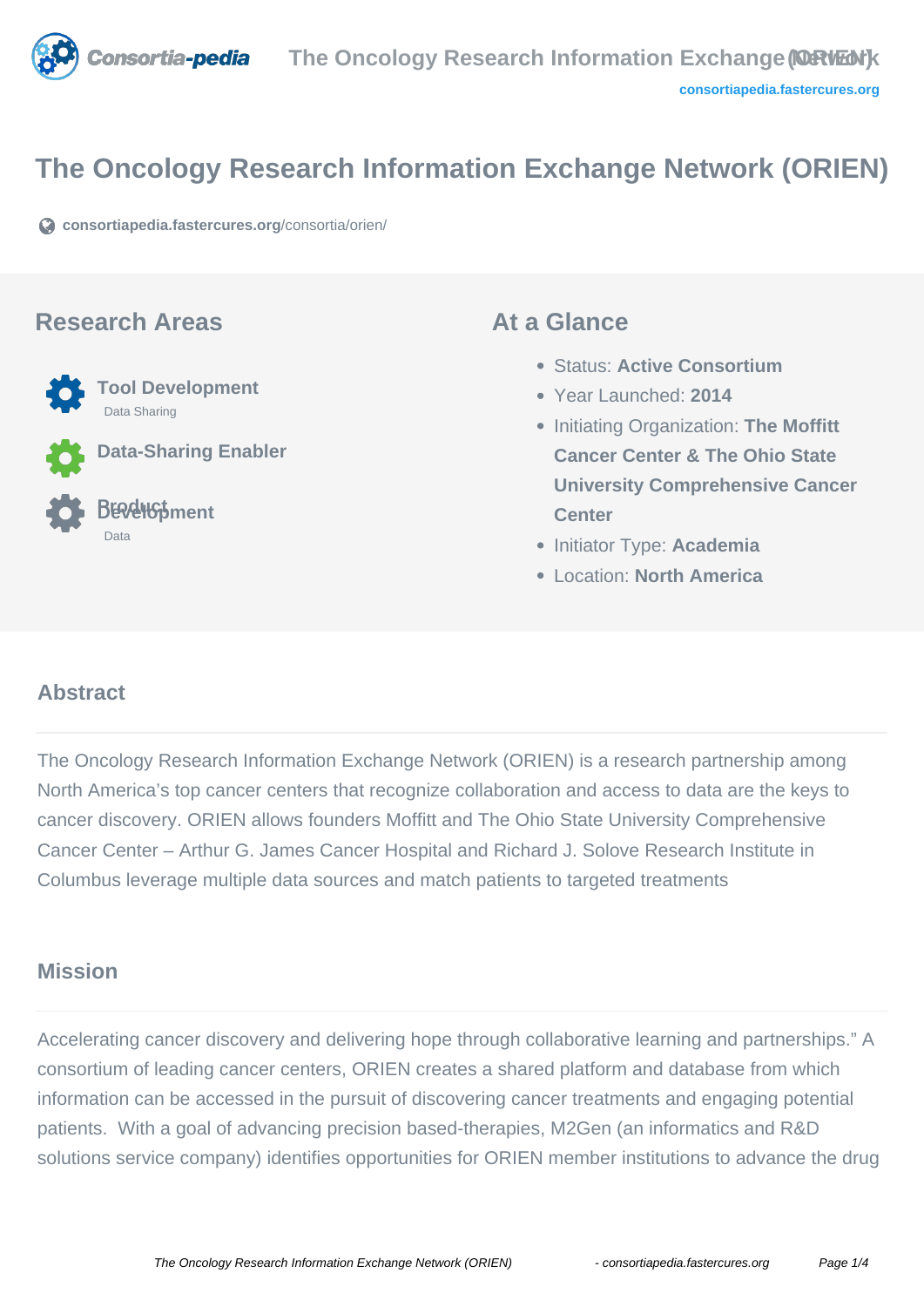

development and delivery process by working with industry partners on sponsored projects across the Clinical Trials Continuum, which includes preclinical, in silico trial design, patient-trial matching and cohort surveillance

# **Consortium History**

2016: [Takeda and M2Gen Collaborate with ORIEN to Speed Clinical Development and Discovery of](https://www.takeda.com/newsroom/newsreleases/2016/takeda-and-m2gen-collaborate-with-orien-to-speed-clinical-development-and-discovery-of-cancer-treatments-through-health-informatics/) [Cancer Treatments Through Health Informatics](https://www.takeda.com/newsroom/newsreleases/2016/takeda-and-m2gen-collaborate-with-orien-to-speed-clinical-development-and-discovery-of-cancer-treatments-through-health-informatics/)

2016: [M2Gen to Lead ORIEN Avatar Research Program to Expand, Accelerate Targeted Trials for](http://m2gen.com/news.html) [Advanced Stage Cancers & High-Risk Patients](http://m2gen.com/news.html)

2016: [PatientsLikeMe and M2Gen Announce Partnership and Plans for Landmark Cancer Experience](http://news.patientslikeme.com/press-release/patientslikeme-and-m2gen-announce-partnership-and-plans-landmark-cancer-experience-stu) **[Study](http://news.patientslikeme.com/press-release/patientslikeme-and-m2gen-announce-partnership-and-plans-landmark-cancer-experience-stu)** 

## **Structure & Governance**

Leading cancer research centers across the U.S. collaborate with key stakeholders in cancer related industries, such as health informatics and pharmaceuticals, to inform the discovery and clinical development of novel cancer therapeutics.

M2Gen, an informatics and R&D solutions service company created by one of the founding members, Moffitt, guides ORIEN's operations and strategy.

# **Intellectual Property**

ORIEN member cancer centers are true partners in data exchange and collaboration through the use of a common protocol, Total Cancer Care®.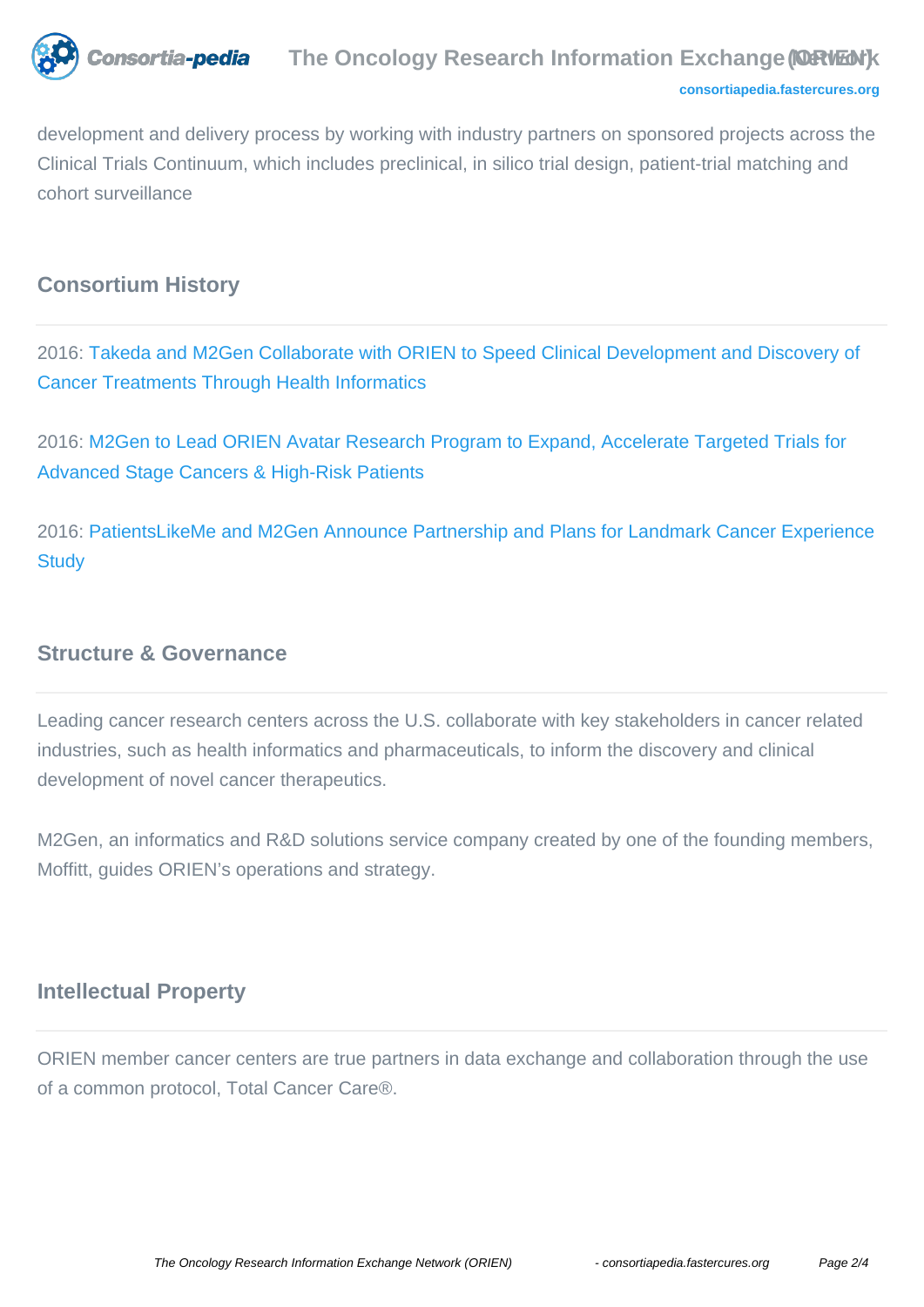

# **Patent Engagement**

Data is utilized by ORIEN members and partners to match potential patients for cutting edge clinical trials for cancer treatments. More than 100,000 patients have made lifetime commitments to be studied through ORIEN's Total Cancer Care (TCC) Protocol.

## **Data Sharing**

ORIEN partners utilize a common protocol: Total Cancer Care®. The tool, established by Moffitt in 2006, provides a standard system for tracking patient molecular, clinical and epidemiological data and follows the patient throughout his or her lifetime. Partners have access to one of the world's largest clinically annotated cancer tissue repositories and data from more than 100,000 patients who have consented to the donation for research

# **Links/Social Media Feed**

Homepage http://oriencancer.org/

# **Points of Contact**

Please contact ORIEN headquarters located at M2Gen in Tampa, Florida at: P: (813) 745-4261

 email: ORIEN@M2Gen.com

 Address: 10902 N. McKinley Drive Tampa, FL 33612

F: (813) 384-5049